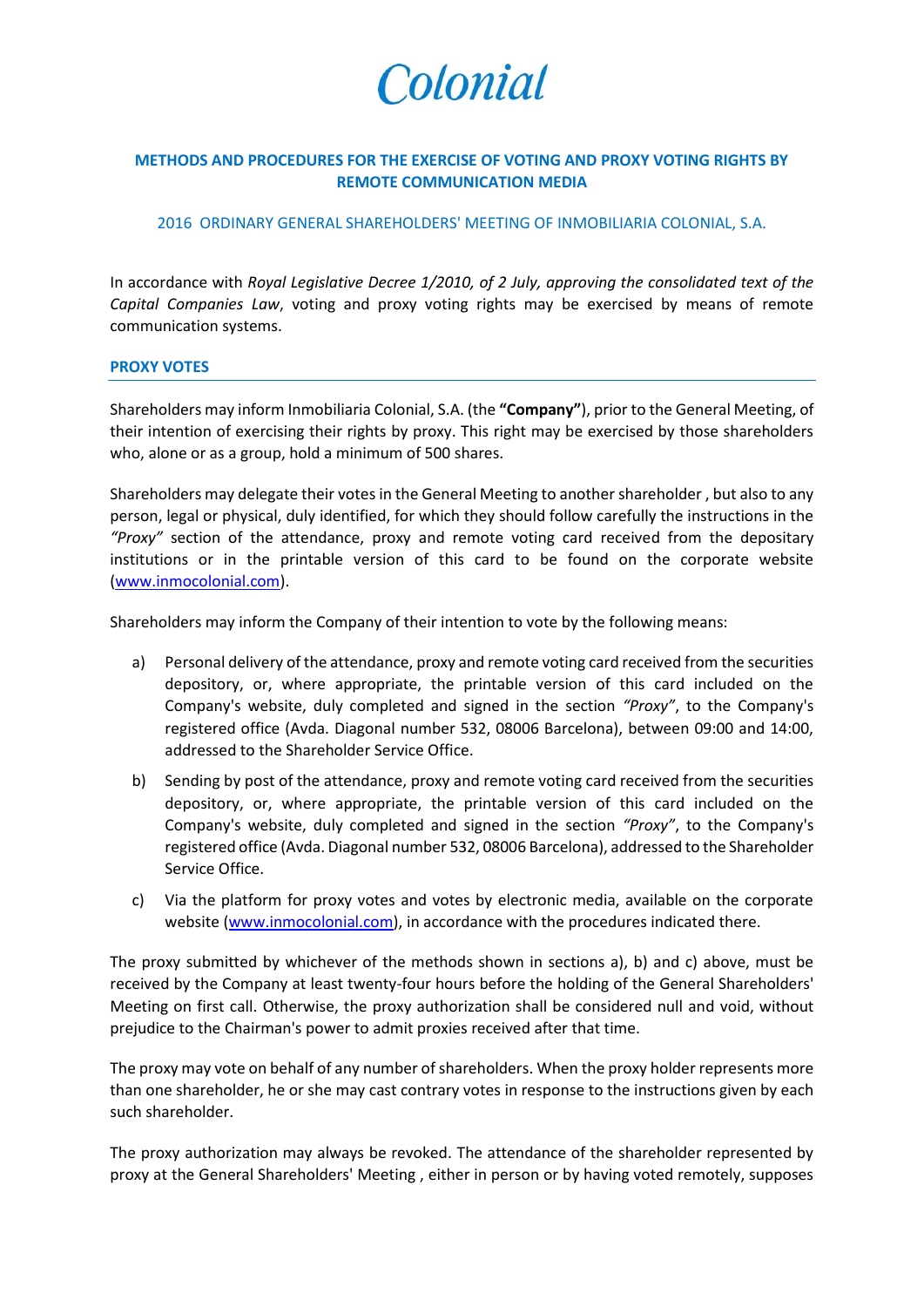

the revocation of any proxy, whatever its date.

Where proxies are received that do not indicate the specific person upon whom the shareholder has placed representation, the proxy will be understood to be granted in favour of the Chairman of the Board of Directors or any person acting as their substitute in case of a conflict of interests.

The proxy's failure to attend the Meeting will mean that the shares he/she represents will not be counted in verifying the quorum.

The Chairman and Secretary of the General Shareholders' Meeting shall have wide ranging powers to acknowledge the validity of the document or medium accrediting the proxy.

The proxy can exercise the right to representation by presenting the attendance, proxy and remote voting card, duly completed and signed, on the day of the General Shareholders' Meeting. The person to whom the vote is delegated must show the company evidence of his/her acceptance of the power entrusted to him/her.

### **REMOTE VOTING**

Shareholders may cast their votes in writing on the items included in the agenda and inform the Company of this, prior to the General Meeting, through the following methods:

- a) Personal delivery of the attendance, proxy and remote voting card received from the securities depository, or, where appropriate, the printable version of this card included on the Company's website, duly completed and signed in the *"Remote voting"* section, to the Company's registered office (Avda. Diagonal number 532, 08006 Barcelona), between 09:00 and 14:00, addressed to the Shareholder Service Office.
- b) Sending by post of the attendance, proxy and remote voting card received from the securities depository, or, where appropriate, the printable version of this card included on the Company's website, duly completed and signed in the section *"Remote voting"*, to the Company's registered office (Avda. Diagonal number 532, 08006 Barcelona), addressed to the Shareholder Service Office.
- c) Via the platform for proxy votes and votes by electronic media, available on the corporate website [\(www.inmocolonial.com\)](http://www.inmocolonial.com/), in accordance with the procedures indicated there.

The vote submitted by any of the methods shown in sections a), b) and c) above, must be received by the Company at least twenty-four hours before the holding of the General Shareholders' Meeting on first call. Otherwise, the vote shall be considered null and void, without prejudice to the Chairman's power to admit votes received after that time.

Votes cast remotely shall be rendered null and void:

- a) By subsequent and express revocation made by the same medium employed for the casting of the vote and within the period established to this end.
- b) By physical attendance at the meeting of the shareholder who casts the vote in question.

Shareholders voting remotely shall be deemed present for the purposes of constituting a quorum for the General Shareholders' Meeting.